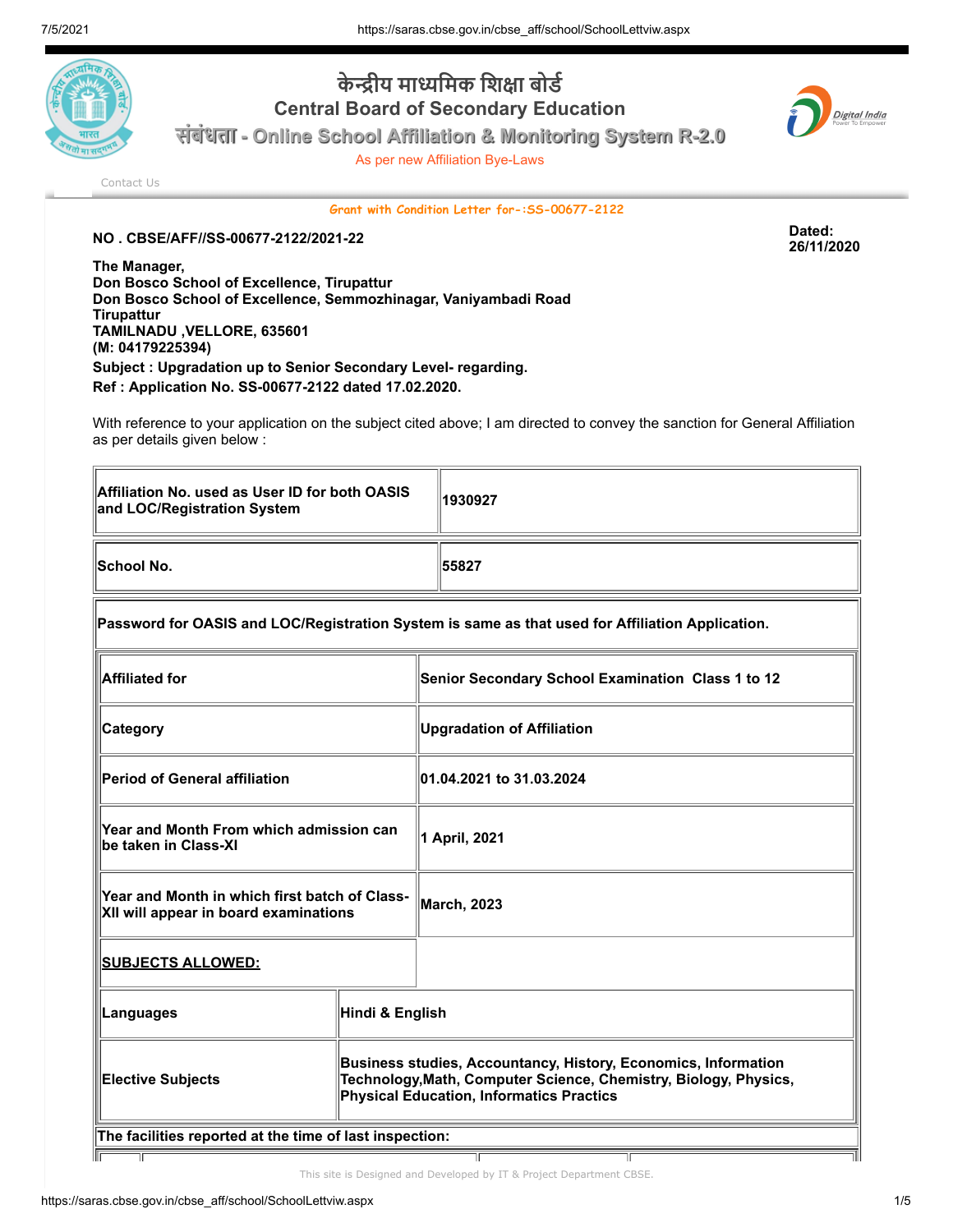| 11 | Area of school campus              |                                  | 20241.63 sq metre (Square<br>Meter) |
|----|------------------------------------|----------------------------------|-------------------------------------|
| 2  | Built up area                      |                                  | 8775 sq metre (Square Meter)        |
| 3  | Area of play ground                |                                  | 8093 sq metre (Square Meter)        |
| 14 | Composite Science Lab              |                                  | -- (Square Feet)                    |
| 5  | <b>Mathematics Lab</b>             | 1                                | 1107.20 sq ft (Square Feet)         |
| 6  | Computer Lab                       | 1                                | 1159.59 sq ft (Square Feet)         |
| 17 | <b>Biology Lab</b>                 |                                  | 1107.20 sq ft (Square Feet)         |
| 8  | <b>Chemistry Lab</b>               |                                  | 1382.00 sq ft (Square Feet)         |
| 9  | <b>Physics Lab</b>                 | 1                                | 1382.00 sq ft (Square Feet)         |
| 10 | Library rooms                      |                                  | 1983.52 sq ft (Square Feet)         |
| 11 | <b>Occupied Class Rooms</b>        | 52                               | 573.34 sq ft (Square Feet)          |
| 12 | Vacant Class Rooms                 | 08                               | 572 sq ft (Square Feet)             |
| 13 | Name of society running the school | THE TIRUPATTUR DON BOSCO SOCIETY |                                     |

The above sanction is subject to fulfillment of following conditions:-

1. The school will follow the syllabus on the basis of curriculum prescribed by NCERT/CBSE for the Middle Classes. The school will follow syllabus and courses as per scheme of studies prescribed by the Board for Secondary/Sr. Secondary School Examination and changes made therein from time to time.

2. The school should go through the provision of **Affiliation and Examination Bye Laws and keep a copy there of** for reference purpose and also advised to visit CBSE websites / , http://cbseacademic.nic.in/ & http://cbse.nic.in/ for updates. The School is expected to see all circulars on these CBSE websites at least once every week.

3. **The school shall submit their information through Online Affiliated School Information System (OASIS) as per details given in circular no. affiliation-06/2018 dated 24.04.2018. Link for OASIS is available on Board's website: www.cbse.nic.in. Please see point number 46 for OASIS credentials.**

4. The school will follow the **RTE Act, 2009** and instructions issued thereon by the CBSE/Respective State /UT Govt. from time to time.

5. The school will enroll students proportionate to the facilities available in the school as prescribed in the Affiliation Bye-Laws of the Board which shall not in general exceed the optimum number as under :-

| $\ $ Campus<br>∥area                                                                                     |       |                              | Enrolment No. of Sections (pre-primary to No. of Sections at Sr. Secondary (XI)<br>  &XII) |  |
|----------------------------------------------------------------------------------------------------------|-------|------------------------------|--------------------------------------------------------------------------------------------|--|
| a)∥1.0 acre                                                                                              | 1250  | $  02$ in each class         | $\parallel$ 04 each in class XI and XII                                                    |  |
| b) $\vert$ 1.5 acre                                                                                      | 1875  | $\parallel$ 03 in each class | $\parallel$ 04 each in class XI and XII                                                    |  |
| c) $\ 2.0\>\text{acre}$                                                                                  | 12500 | $  04$ in each class         | $\parallel$ 04 each in class XI and XII                                                    |  |
| School running on bigger campus of more than 02 acres, the number of students shall be restricted as per |       |                              |                                                                                            |  |

d) School running on bigger campus of more than 02 acres, the number of students shall be restricted as per the actual facilities in the school which shall be proportionate to the optimum number mentioned at (a), (b) and (c) above.

This site is Designed and Developed by IT & Project Department CBSE.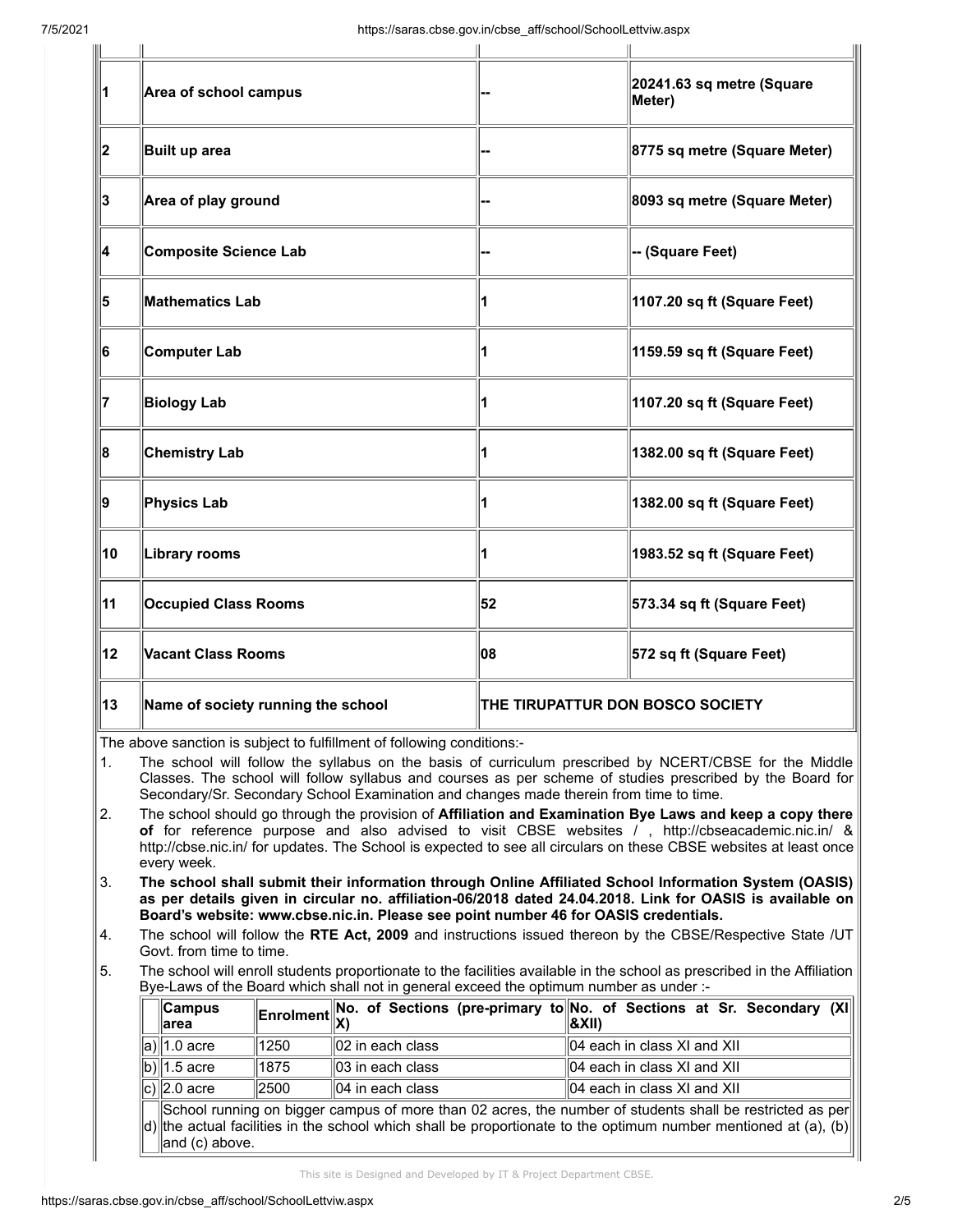7/5/2021 https://saras.cbse.gov.in/cbse\_aff/school/SchoolLettviw.aspx

relevant books as per the academic level of students shall be made available in the library.

- 7. The School should have at least one adequately equipped computer lab with a minimum of 10 computers and would ensure **computer student ratio of 1:20** at least. Proper software along with facility of Broad Band connectivity with the feature of 'internet always on' from any service provider to be ensured.
- 8. The schools affiliated and running upto Senior Secondary Level will provide suitable facilities including the equipment in laboratories/workshops and games for classes XI and XII as per requirements laid down in rules.
- 9. The school will also abide by the conditions of Recognition/NOC prescribed by the State Government concerned.
- 10. The school is required to restrict the number of sections as per the infrastructure facilities available in the school as per rule 10.6 of Affiliation Bye-laws. The **optimum number of students** in a section of a class should not be more than 40 and number of students at middle, secondary and senior secondary level of the school shall preferably be proportionate to each other.
- 11. **The section teacher ratio of 1:1.5** is to be maintained to teach various subjects and school shall appoint qualified and trained teaching staff on regular basis as per provisions of Affiliation Bye Laws of the Board
- 12. The school and its records shall be open for inspection by an officer/official of the Board or an authorized representative of the Board/State Educational Department at any time and the school shall furnish information as may be asked for by the Board/State Government from time to time.
- 13. As per Rule 13.3 and 13.3 (i), the school shall supply information and returns called for by the Board/State/ Central Government/Local Authority within the prescribed time given for its furnishing to the authority concerned and the school should prepare its annual report containing comprehensive information including name, address postal and e-mail, telephone numbers, affiliation status, period of General affiliation, details of infrastructures, details of teachers, number of students and status of fulfillment of norms of affiliation Bye-Laws and upload same on the school's website before 15th September of every year.
- 14. The accounts should be audited and certified by a Chartered Accountant and proper accounts statements should be prepared in the name of school, as per rules.
- 15. The school will strictly adhere with all rules regarding safety of students including Fire fighting and Transportation, etc. Further, school will provide adequate facilities for potable drinking water and clean healthy and hygienic toilets with washing facilities for boys and girls separately in proportion to the number of students.
- 16. Teachers are to be educated to avoid **Corporal Punishment i.e**. rule no. 44.1 (d & e).
- 17. As per rule no. 8.2 and 13.11, facilities for physically challenged student(s) should be adequately provided and every school shall promote inclusion of student(s) with disabilities/special needs in the normal school as per provisions of the **'Rights of Persons with Disabilities Act 2016'.**
- 18. The school shall take care of **Health, sanitation and fire safety** requirements in accordance with rule no. 3.3 (vii), rule 8.5 and rule 23.11.
- 19. The school has to constitute a committee for protection of woman from **sexual harassment** at the work place and to abide by the guidelines and norms prescribed by the Hon'ble Supreme Court of India in W.P. Criminal No.666-70 of 1992 Vishaskha and other vs State of Rajasthan and other delivered on 13.8.1997 Refer rule no. 10.9.
- 20. Fees should normally be charged under the heads prescribed by the Department of Education of the State/U.T. for schools of different categories. **No capitation fee or voluntary donations** for gaining admission in the school or for any other purpose should be charged / collected in the name of the school and the school should not subject the child or his or her parents or guardians to any screening procedure in accordance with Rule No. 11.1, 2 & 3. Also, as per Chapter II, Rule No. 11.1 of Affiliation Bye-Laws, fees charged should be commensurate with the facilities provided by the institution.
- 21. The school should not use the facilities available for commercialization:-

(a)  $\Delta s$  per rule no. 19.1 (ii) It shall be ensured that the school is run as a community service and not as a business and that commercialization does not take place in the school in any shape whatsoever. (b) As per rule no. 19.1 (ii)(a) Any franchisee school making payment on account of use of name, motto and logo of franchiser institution or any other non-academic activities would be termed as commercialization of institution and the school is required to provide an affidavit that the school/society has not entered into any such contract to use Name, logo, motto for consideration of fee.

- 22. **Admission to the school** is to be restricted as per rule 6.1 of Examination Bye-laws and rule 12 (i, ii & iii) of Affiliation bye laws.
- 23. School will not prepare any student/ start class for **any other Board** except CBSE from their CBSE affiliated school building/ premises
- 24. As per rule 13.12 (ii), no affiliated school shall endeavour to present the candidates who are not on its roll nor shall it present the candidates of its unaffiliated Branch/School to any of the Board's Examinations.
- 25. Running of classes of **coaching institutions** in the school premises in the pretext of providing coaching to the students for various examinations is not approved by the board. Strict action would be taken on defaulters.
- 26. Each school affiliated/ to be affiliated with the Board shall frame **Service Rules** for its employees which will be as per Education Act of the state/U.T., if the Act makes adoption of the same obligatory, otherwise as per Service Rules given in Affiliation Bye Laws. Further, **Service Contract** will be entered with each employee as ner the provisions in the Education Act of the state/ IIT or as given in Appendix III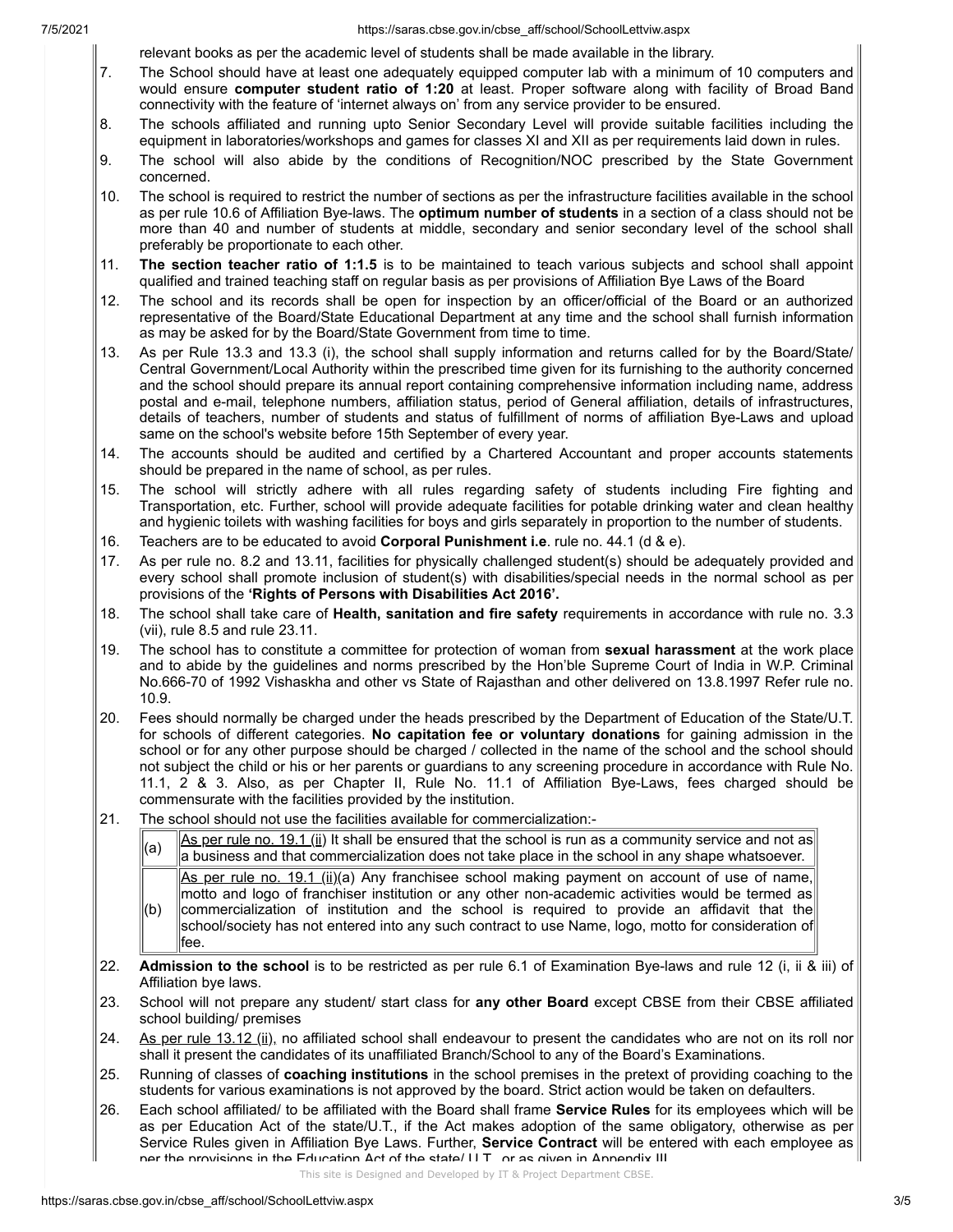Further, **Salary and service conditions** of staff should be fixed in accordance with rule no. 3.3 (v) and rule no. 10.2 as appended below:-

a) The school in India must pay salaries and admissible allowances to the staff not less than the corresponding categories of employees in the State Government schools or as per scales etc. prescribed by the Government of India.Further, the service conditions as per Rule 10 and Rules 24 to 49 of Affiliation Bye-Laws shall also be adhered to.

(b) Salary should be paid through Electronic Clearing Service (ECS) from the date of first appointment of the teachers on probation.

- 28. Continuous **sponsoring of students at Board examination** is to be made as per rule 13.12 (iv). Failure to do so will lead to suo moto withdrawal of the affiliation of the school for Secondary and Senior Secondary Examination as the case may be
- 29. **School infrastructure and teachers** should be made available as per rule no. 13.4 **for examinations** conducted by the board and evaluation of answer scripts
- 30. As per rule no. 8.8 (iv & v), every affiliated school is required to develop their own website containing comprehensive information such as affiliation status, details of infrastructure, details of teachers, number of students, address-postal and e-mail, telephone numbers etc.
- 31. Strict adherence to the provisions of Wild Life Protection Act while procuring plants and animals for the use in laboratories by the school must be made in accordance with circular no. 03 dated 21 May 2013
- 32. As per rule 15.1 (d), the school will follow the syllabus on the basis of curriculum prescribed by NCERT/ CBSE and text books published by NCERT/CBSE for the Middle classes as far as practicable or exercise extreme care while selecting books of private publishers. The content must be scrutinized carefully to preclude any objectionable content that hurts the feelings of any class, community, gender, religious group in society. The school will be responsible if prescribed books are found having such content. Provided also that the school would put a list of such books prescribed by it on its website with the written declaration duly signed by the Manager and the principal to the effect that they have gone through the contents of the books prescribed by the school and own the responsibility
- 33. As per RTE act 2009 and Chapter IX rule No. 53.2.2(a) and 53.3, a teacher appointed to teach Class I to V and VI to VIII should pass in the Central Teacher Eligibility Test (CTET)/ State Teacher Eligibility Test (TET) conducted by the appropriate Government in accordance with the guidelines framed by the NCTE for the purpose
- 34. As per rule no. 3.3 h (vi), every school should organize at least one week training programme for teachers every year in association with any teachers training institute recognized by the State or Central Government or by any agency identified by the Board
- 35. Every secondary and senior secondary school shall appoint a person on full time basis for performing the duties of a Health Wellness teacher as per rule 53.5.
- 36. The school will create Reserve Fund as per the requirement of the Affiliation Bye Laws.
- 37. The Board would not allow any transfer of property/sale of school by one society/ Management/ Trust to another Society/Management/Trust through agreement/sale deed. In case such transaction is effected explicitly or implicitly the Board shall withdraw its affiliation with immediate effect.
- 38. The school is required to follow the safety guidelines as issued by the Board vide Circular No-Affiliation 05/2018 dated 27.03.2018 captioned Safety of Children in schools.
- 39. The school is directed to submit an affidavit duly notorized with in 15 days of issuance of grant letter, as an instrument of acceptance of terms of affiliation. The school is not allowed to alter or make any changes in the contents of the affidavit. The format of affidavit is attached with this letter.
- 40. 5-6 names of persons not below the rank of Principal of Sr. Secondary School affiliated with the Board be recommended so that two of them may be approved by the Board as its nominee in the School Managing Committee. Of these 2-3 may be Principals of KV/JNV
- 41. The school shall apply for further Extension of General Affiliation 'Online' through www.cbseaff.nic.in with prescribed fee and other essential documents as per the time period given by the board in this regard before the expiry of the date of General affiliation otherwise penalty as per rules will be charged for late execution of application.
- 42. The school should not start Class IX/X/XI/XII (as the case may be) without written approval of the Board. The Board shall not be responsible for any consequences in case class IX/X/XI/XII are started without obtaining the prior approval of the Board and without following the Affiliation Byelaws.
- 43. It is mandatory for every affiliated school to become a member in the local Sahodaya of CBSE schools.
- 44. In case of established violation of Affiliation Bye laws, directions given in the circulars and any of the above mentioned conditions by the school, the school would be liable for disaffiliation under Chapter V,Rule No. 17 of Affiliation Bye-laws.
- 45. Some of the important rules to be adhered to by the school were given above for drawing specific attention of the school authorities. However, the school authorities are required to acquaint themselves with the rules contained in Affiliation, Examination Bye-laws and circulars issued by the Board from time to time. Any laxity in following rules/instructions of the Board will lead to action against school as per Rule 17 of Affiliation Bye-laws.
- 46. Concerned Regional Office is requested to create new email id of school (SchoolNumber@cbseshiksha.in), this will be used for all online activities and official communication with the Board . For example , if school number is